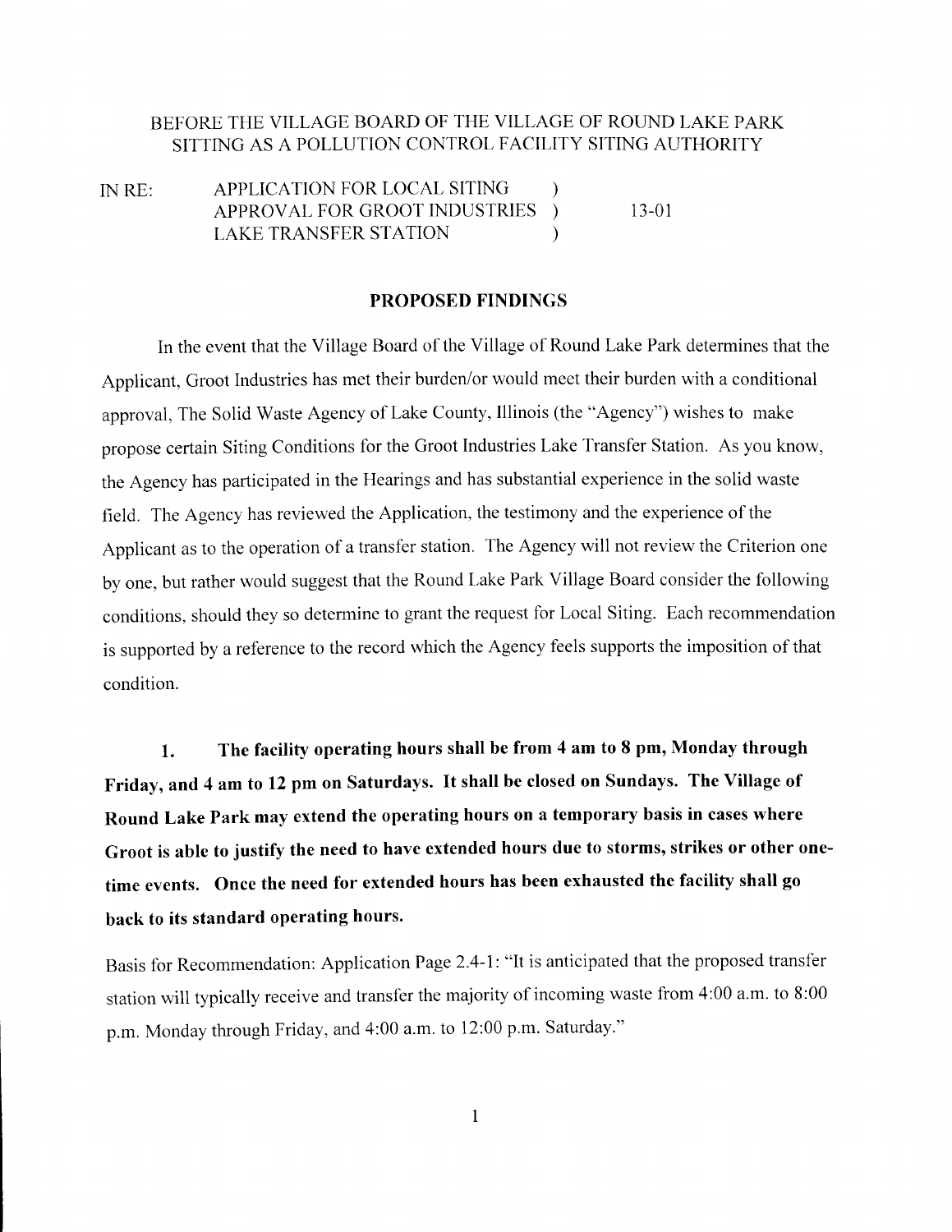Basis for Recommendation: Transcript 9-21-13 Noon - Page 62 Moose: "We are asking for 24 hours, seven day a week operation. That gives us flexibility especially for things like commercial routes, holidays, and things like natural disasters, if they should occur. Most of the time we would be operating from 4:00 a.m. to 8:00 p.m. Monday through Friday and 4:00 a.m. to 12:00 p.m. on Saturdays

Basis for Recommendation: Transcript 9-23-13 3 p.m. Page 31 Moose: "4:00 a.m. to 4:00 p.m is really when the most of the operations. There will be some load out operations that will occur up to 8:00 p.m. and cleaning operations, but most of the waste transfer is going to occur from 4:00 a.m. to roughly 4:00 p.m. in the afternoon."

Basis for Recommendation: Transcript 9-23-13 3 p.m. Page 42 Moose: "Q. Who developed or came up with, if you know, the 4:00 a.m. to 8:00 p.m. Monday through Friday and 4:00 a.m. to noon on Saturday as the typical times that there would be receiving transfer of waste? A. Its based on our collective experience at transfer stations."

Basis for Recommendation: Transcript 9-23-13 6:30 Page 20 Moose: "Q. Now, you testified earlier that the  $-$  you wanted the flexibility to have the facility open 24/7. And for flexibility purposes, correct? A. Correct. Q. How often do you anticipate that that would happen throughout the course of a year? A. My experience at other facilities of this size and with this client, I would estimate probably a handful, maybe a half a dozen or a dozen times a year. Q. And that would be from – strike that. Would it be possible to make an arrangement with the village to say that the normal operating hours are much narrower then create a flexibility by asking the village upon a case by case basis to create a time for waste to be accepted over and above the normal operating hours? A. I have other facilities that are 24 and then require us to notify the appropriate authorities if we intend to stay open overnight."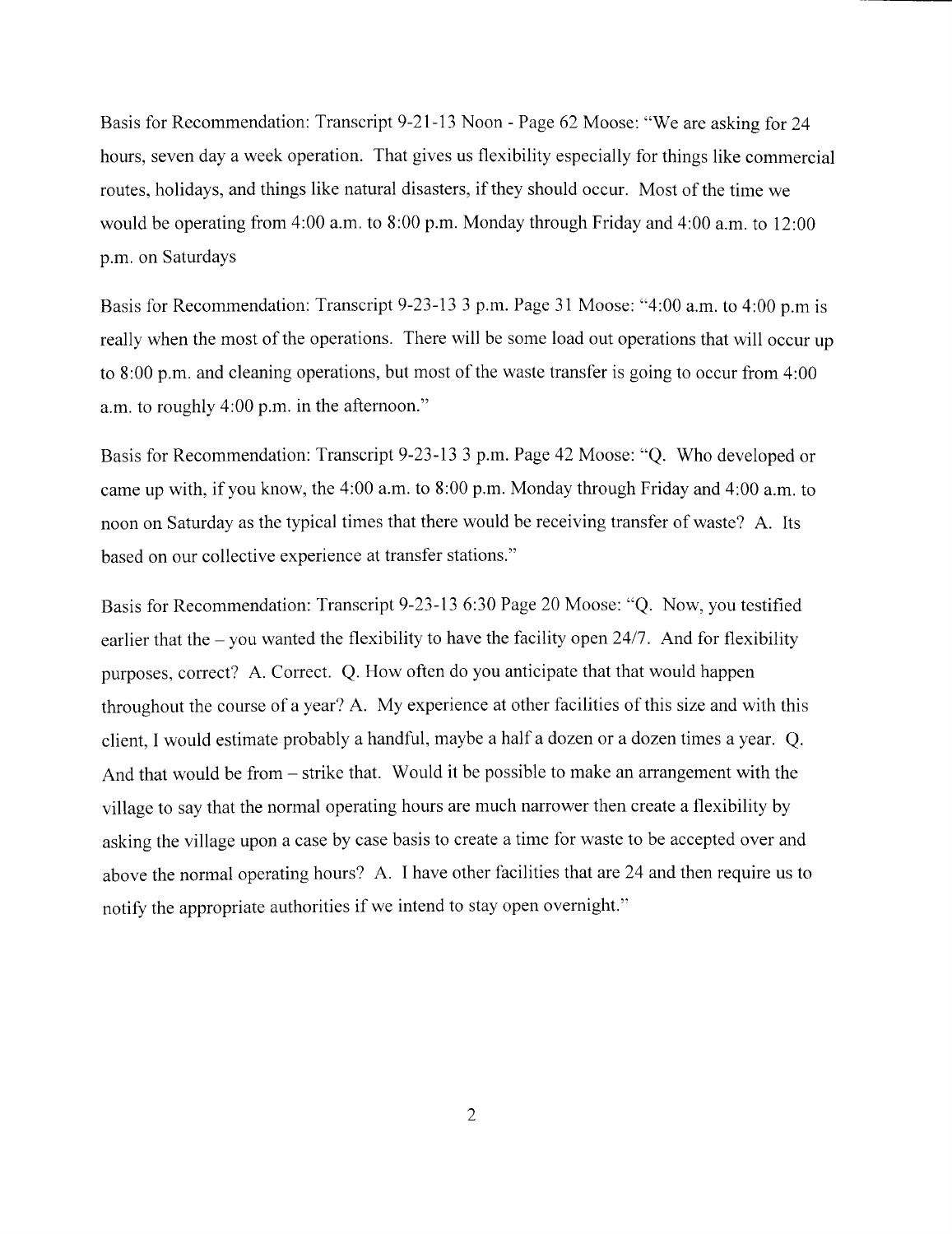#### **2. Groot Industries shall not be allowed to accept in or ship out municipal waste, recyclables or landscape waste/food scraps via rail.**

There has been no proposal or no request to ship or accept waste by rail and this condition should be considered a clarification of that representation.

**3. The transfer station shall be limited to an average annual intake of 750 tons per day assuming 280 working days per year (5.5 days per week x 52 weeks - 6 holidays). The peak daily amount allowed shall be 900 tons per day. If the transfer station has a need to increase these limits it must first obtain approval from the Round Lake Park Village Board.**

Basis for Recommendation: Application Page 2.4-l:"The proposed transfer station is anticipated to accept and transfer 750 tons per day of municipal waste, landscape waste, and recyclables during a typical operating day, with the ability to conservatively process a 20 percent increase in the typical daily throughput. Municipal waste will constitute a majority of the incoming materials."

Basis for Recommendation: Transcript 9-23-13 6:30 p.m. Page 9-10: Moose: "Q. Somebody your response to some prior questions related to the 750 ton average, correct? A. Yes. Q. Can you explain what you mean by that? A. Average over the course of a year. Q. On a five and a half day per week? A. Yes. Q. And that is still the commitment of the company? A. Yes.

# **4. The service area of the transfer station shall be Lake County generated municipal waste, recyclables and landscape waste/food scraps only. No out of county waste shall be accepted at the transfer station.**

Basis for Recommendation: Application Page 1-2: "The proposed transfer station is intended to provide transfer capacity for waste generated in Lake County."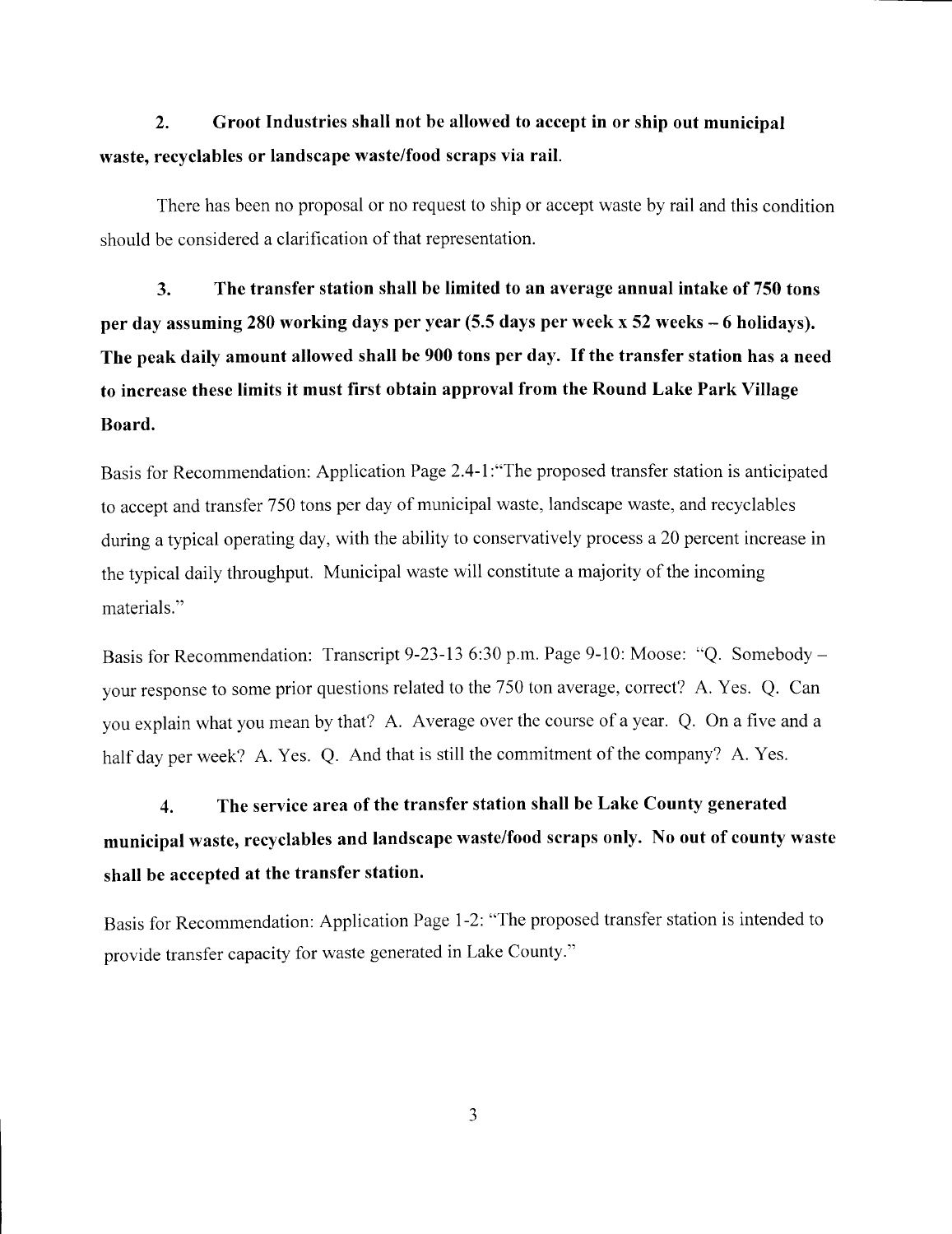**5. Transfer trailers full of municipal waste, recyclables or landscape waste/food scrap shall not be stored outside during operating hours for longer than 2 hours. If they are to be stored overnight the trailers must be parked inside the transfer station. Empty transfer trailers may be stored outside for no more than 24 hours.**

Basis for Recommendation: Transcript 9-23-13 6:30 p.m. Page 15: Moose: "Q. Okay. But if a trailer is filled full of waste, will it ever be pulled out and parked in the yard for a period of time? A. It may. It may for a short period of time. Q. 20 minutes? A. Couple hours."

Basis for Recommendation: Application Page 2.4-8: "Waste may be kept temporarily in transfer trailers for no more than 24 hours (except on weekends and holidays), provided that such trailers are stored indoors and suitably covered. Empty transfer trailers may be stored outside for no more than 24 hours."

# **6. The push walls in the transfer station where municipal waste, recyclables and landscape waste/food scraps are stored on the tipping floor shall be pressure washed at least once every two weeks.**

Basis for Recommendation: Transcript 9-23-13 3:00 p.m. Page 85 Moose: "Q. . . . And then in addition, push walls will be periodically cleaned with a pressure washer? A. Yes." By the imposition of a condition that identifies how often the push walls will be pressure washed, it requires the Applicant to actually do so on a regular basis.

# **7. All plants and trees installed per the landscaping plan shall be replaced in a reasonable amount of time if they die, and shall be of the same approximate size of the deceased plant or tree.**

Basis for Recommendation: Transcript 9-24-13 Noon. Page 136: Lannert: "Q. And you have the ability to represent on behalf of the applicant that if any of that landscaping dies or doesn't thrive, they will replace it? A. I don't have the authority to speak to that. I can speak as a landscape architect that our plans will call for replacement of any plant material that dies within the first

 $\overline{4}$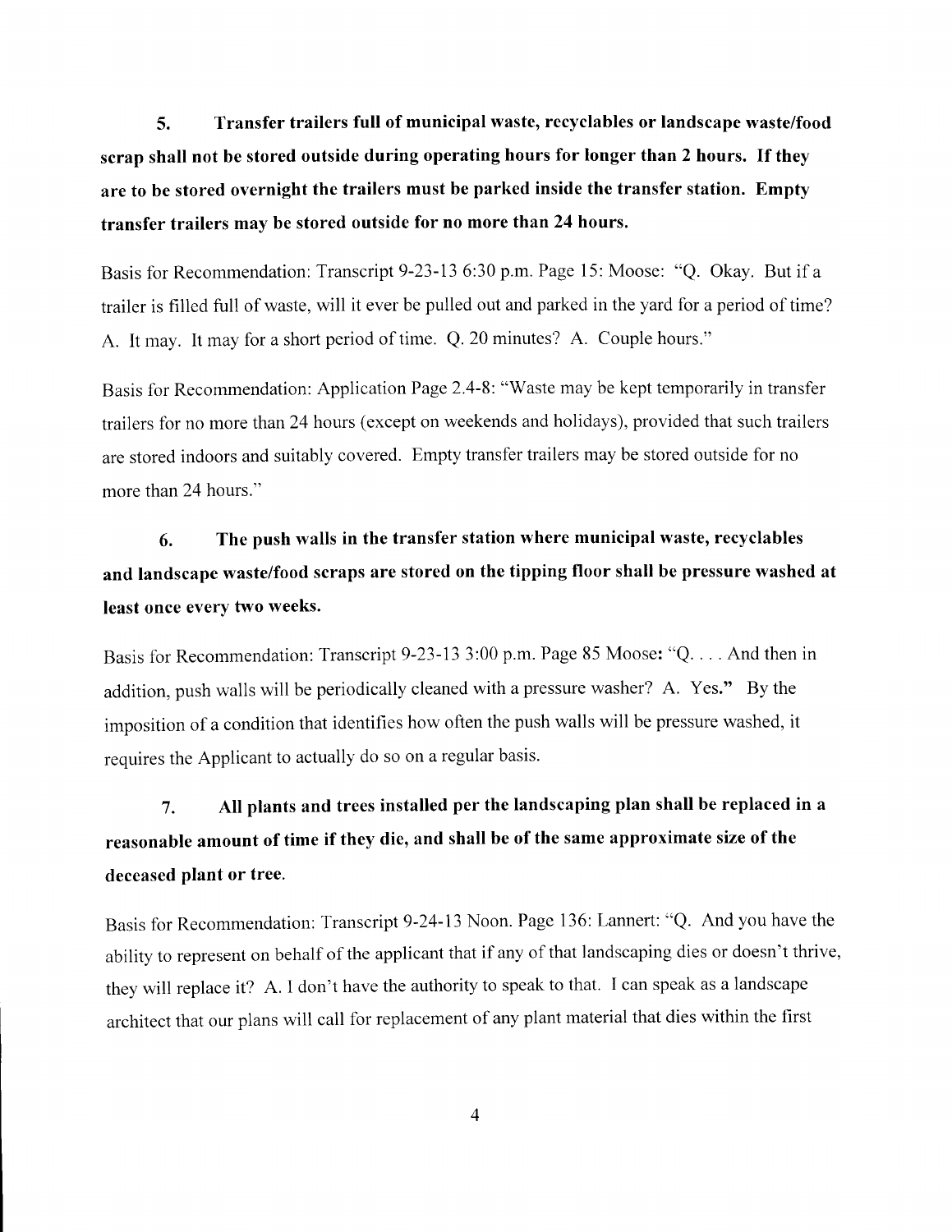year. And once they are established, if we pick the right plant material, we should be able to avoid most of that."

**8. If Groot obtains control of ownership of the parcel to the east of the subject site, and if it decides to remove the deciduous trees on that parcel such that the natural barrier provided by the trees is no longer sufficient, then Groot must install appropriate landscaping along the eastern border of the property that is consistent with the other existing landscaping and screening on the subject property.**

Basis for Recommendation: Transcript 9-24-13 3:00 p.m. Pages 7-8. Lannert: "Q. In addition can you tell me what's going to be along that side of the facility? A. The east side of the facility only has a fence, and there is no other berms or planting envisioned for that area. The large wood lot that exists to the east is what is providing the buffer on that side. Q. And that is the property that is being - in the process of being acquired by Groot? A. It is currently in the process of being acquired by Groot, as you well know, ... "

## **9. The transfer station building must maintain a negative air pressure inside of the facility at all times during the operating hours.**

Basis for Recommendation: Transcript 9-23-13 Noon. Page 49: Moose: "This facility will have an air exchange program where they will create a negative pressure within the transfer station building. As we such the air into the transfer station building, we'll change that air probably four to six times per hour.

Basis for Recommendation: Transcript 9-23-13 6:30 p.m. Page 19: Moose: "Q. You had testified previously that there would be four air exchanges hourly? A. Four to six. Q. And is that sufficient to - - if the doors are closed, is that sufficient to protect the people who are working inside? A. Yes. Q. Does the exhaust air need to be treated in any way? A. No. Q. Can it be treated? A. It can be."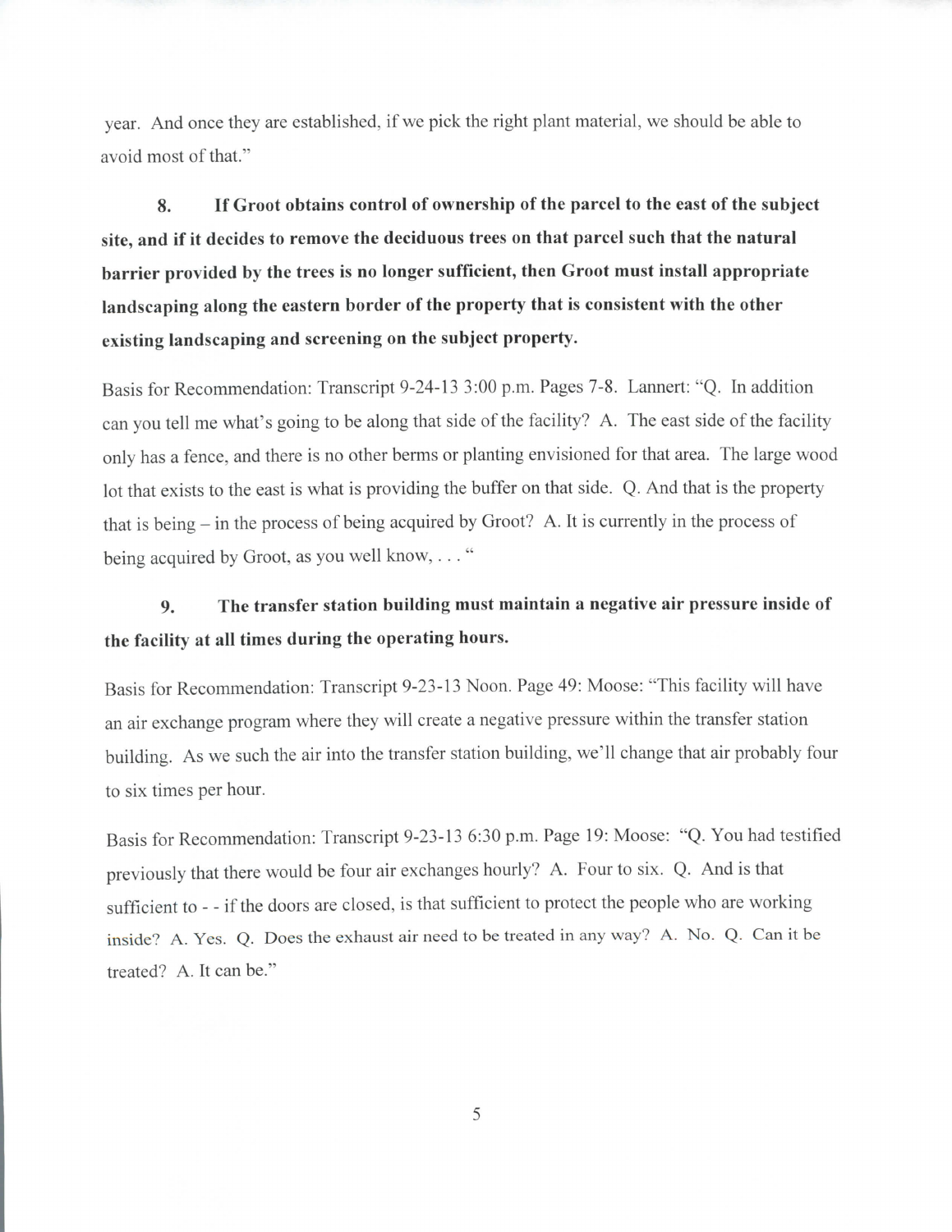## **10. The transfer station building must filter all exhaust air from the building in order to effectively treat the exhaust air for potential odors and dust. The filter must be pre-approved by the Village of Round Lake Park.**

Basis for Recommendation: See TCH Exhibit 4- Page 5 of Waste Transfer Stations: Involved Citizens Make The Difference. "At the transfer building itself, exhaust fans with air filters and rooftop exhaust vents can further reduce off-site odor impacts.

Basis for Recommendation: See TCH Exhibit 4- Page 3 of Report of Charles M. McGinley, P.E. states as follows: "Equipment (i.e. automatically operated fast opening and closing doors) and odor mitigation technology (i.e. air filtration, including scrubbers or biofilters) exists (1) to manage the high potential odors that will be inside the Groot Waste Transfer Facility in Round Lake Park and (2) to protect the welfare of the Timber Creek residents.

**11. The doors at the transfer station where the packer trucks enter and exit and where the transfer trailers enter and exit must remain closed during the operating hours, except to allow the packer trucks and transfer trucks to enter and exit the building. The only exception to this requirement is when the outside temperature is 80 degrees or greater.**

Basis for Recommendation: Transcript 9-30-13 3:00 p.m. Page 87-88. McGinley: "Q. So in your opinion, every municipal waste facility ought to use the exact same odor control measures that are used at the HERC, right? A. I would endorse the EPA's recommendations for urban transfer stations which include closed doors all the time and air filtration."

**12. No left turns shall be permitted from Porter Road onto Route 120 during the hours of 7 am to 10 am and 3 pm to 6 pm. After the one year anniversary of the transfer station being operational the Village of Round Lake Park shall evaluate the effectiveness of this special condition and its enforcement, and shall have the authority to extend the hours and/or implement physical barriers eliminating left turns at the intersection.**

6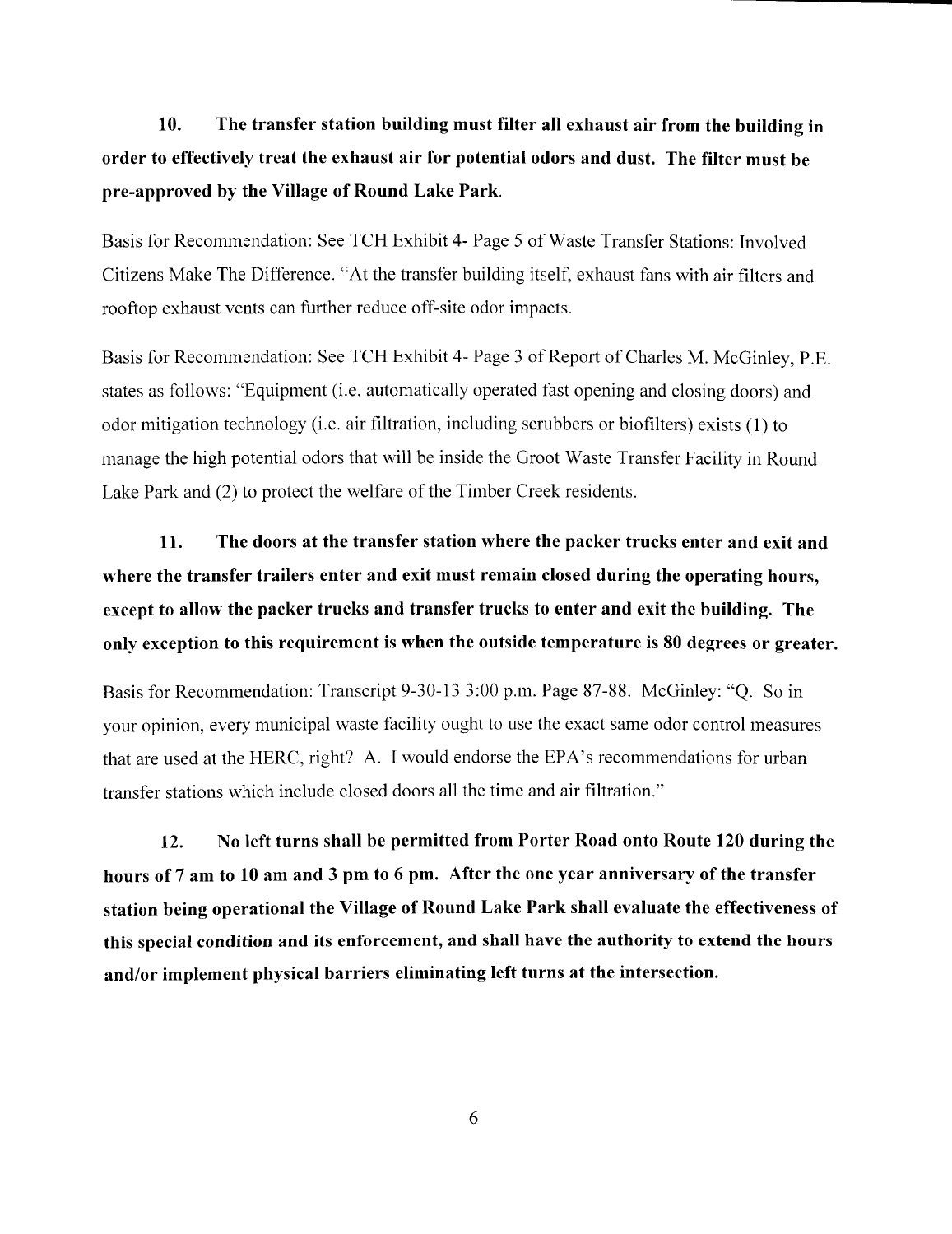Basis for Recommendation: Application Page 6-10. "Between the hours of (1) 7:00 a.m. and 9:00 a.m. and (2) 3:00 p.m. and 5:00 p.m. all transfer station truck traffic will be prohibited from make a left turn from Porter Drive to IL 120. As a result, all transfer station truck traffic will have to make a right turn when exiting Porter Drive. This restriction will not impact the transfer trailers from the transfer station as they will be traveling to the west on IL 120. .. "

Basis for Recommendation: Application Section 6, Appendix/Traffic Counts and Gap Study first eight (8) pages of traffic counts that show the actual number of vehicles traveling on Route 120 at the intersection of Porter Road on an hourly basis. Said numbers show a decrease in the hour after the proposed 7 a.m. to 9 a.m. and 3 p.m. to 5 p.m restricted times with which left-turns (southbound Porter to eastbound Route 120), but said traffic volumes are still significantly higher than other periods of the day.

## **13. All transfer trailers must enter the facility eastbound from Route 120 and must exit the facility westbound on Route 120.**

Basis for Recommendation: Application Page 6-10: ".. . This restriction will not impact the transfer trailers from the transfer station as they will be traveling to the west on IL 120.

Basis for Recommendation: Transcript 9-25-13 6:00 p.m. Page 31. Werthman: "All of the outbound waste will be delivered to a distant landfill via 24-ton transfer trailers, these are the semi trailers. The trucks will be traveling to and from the transfer - - to and from the landfill via the west on Illinois 120, landfills are located out to the west."

# **14. Groot Industries shall be required to contact Lake County Department of Transportation within three months of local siting approval being granted and coordinate with and keep informed Lake County DOT regarding its roadway improvements.**

Basis of Recommendation: Transcript 9-25-13 6:00 p.m. Page 76-77 Werthman: "Q. Am I correct Mr. Werthman, that the fact that you traffic study had been reviewed and approved by the Winnebago County Highway Department was one of the bases for your Criterion 6 opinion in the Winnebago matter?" See TCH Exhibit 36 B Page 106, lines 18 to 20. Such a condition will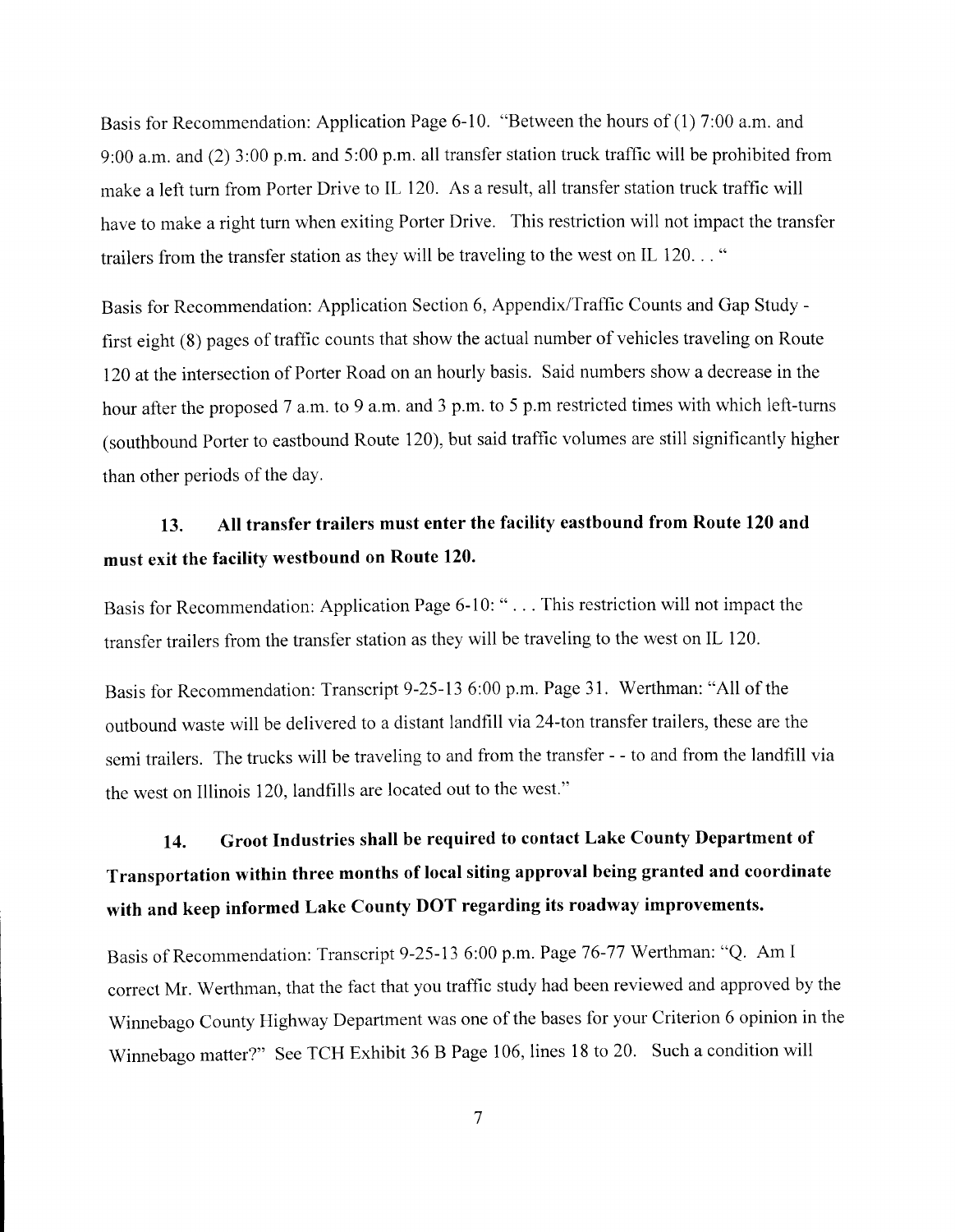continue to require the Applicant to work with the Lake County Department of Transportation so as to minimize traffic impact during the course of installation of the proposed roadway improvements and thereafter.

### **15. Groot Industries shall be required to request that all the above special conditions be included as part of the operating permit from IEPA.**

Basis for Recommendation: Any special conditions imposed by the hearing body (Round Lake Park) may be enforced by the IEPA as long as they are included as part of any Operating Permit. This will avoid future confusion or attempts to change the terms of any local approval without the opportunity for the public and the Village of Round Lake Park to review and comment upon same.

Respectively Submitted LARRY M. CLARK

Larry M. Clark Attorney for SWALCO 700 North Lake Street, Suite 200 Mundelein, IL 60060 847-949-9396 Iarrymclark55@sbcglobal.net